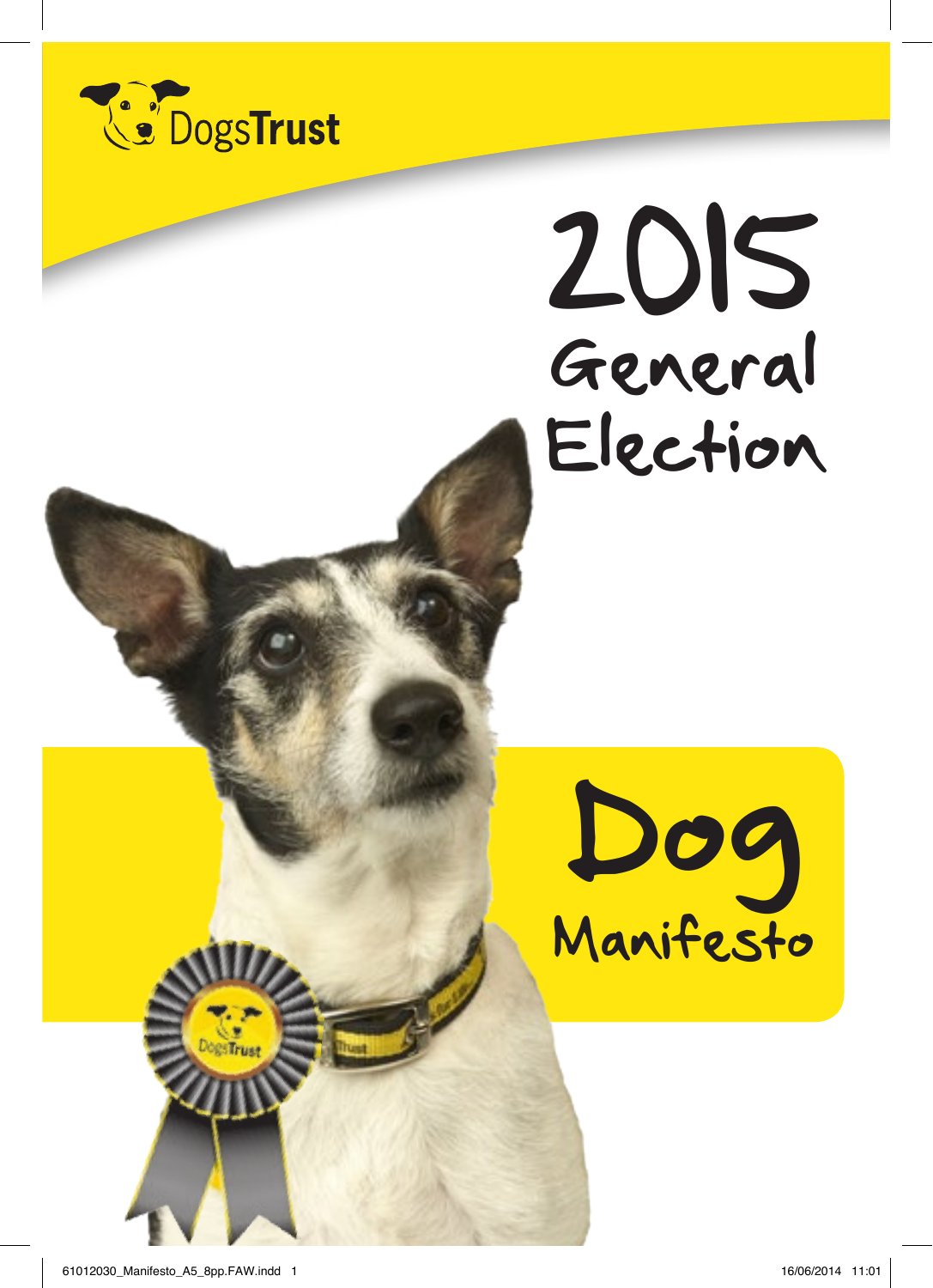A message from our Chief Executive Officer, Clarissa Baldwin OBE About Dogs Trust



Dogs Trust is the UK's largest dog welfare charity. We care for approximately 16,000 dogs each year through our nationwide network of eighteen rehoming centres (with two more opening 2014 – one in Essex and the other in Manchester). Dogs Trust invests substantial resources in education and responsible ownership initiatives such as free microchipping and neutering vouchers.

Founded in 1891, Dogs Trust (formally known as the National Canine Defence League) has always campaigned on dog-welfare related issues to ensure a safe and happy future for our four-legged friends.

The health and happiness of every dog is at the heart of all our work – that is why we never put a healthy dog down.

The last few years have seen significant progress in the protection of dogs, and it is encouraging to see the commitment that political parties have made to dog welfare. However, as this manifesto outlines, we still have much more to do in order to properly enshrine the welfare of our canine companions in law.

Thank you for taking the time to read this manifesto. It is my sincere hope that we can all work together to make the 2015 general election a great one for dogs!

Carissalsolin

**Clarissa Baldwin OBE, Chief Executive**

## Manifesto: Aims and Objectives

First and foremost science has proven that dogs are good for us as individuals and society in general. Therefore, we are calling on politicians and policy makers to think carefully about the wider social impact of dog welfare.

There are approximately 9 million dogs in this country, the majority of which live happily with their responsible owners. Dogs Trust is greatly encouraged by the progress that both the current and previous Governments have made to enshrine animal welfare in legislation. Measures such as the Animal Welfare Act 2006 and the forthcoming microchipping regulations have certainly made important steps towards safeguarding the welfare of dogs in the UK, but we believe that more still needs to be done.

This document sets out our proposals to the political parties for commitments we would like to see them make in the run up to the 2015 General Election:

<del><sup>■</sup></del> A complete review and update of existing dog legislation, particularly relating to dog control

**<sup>2</sup>** Robust and effective compulsory microchipping regulations

**A** review of the Welfare of Greyhounds Act 2010 to protect the welfare of Greyhounds from cradle to grave

**<sup>2</sup>** Continued support for the work of Dogs Trust and the Pet Advertising Advisory Group in tackling the problems associated with the online advertisement of pets

**Action on the increased incidences** of illegal imports of dogs and puppies into the UK

**A** review of existing breeding legislation

<sup>2</sup> The introduction of regulations which make it illegal to use aversive training aids such as electric shock collars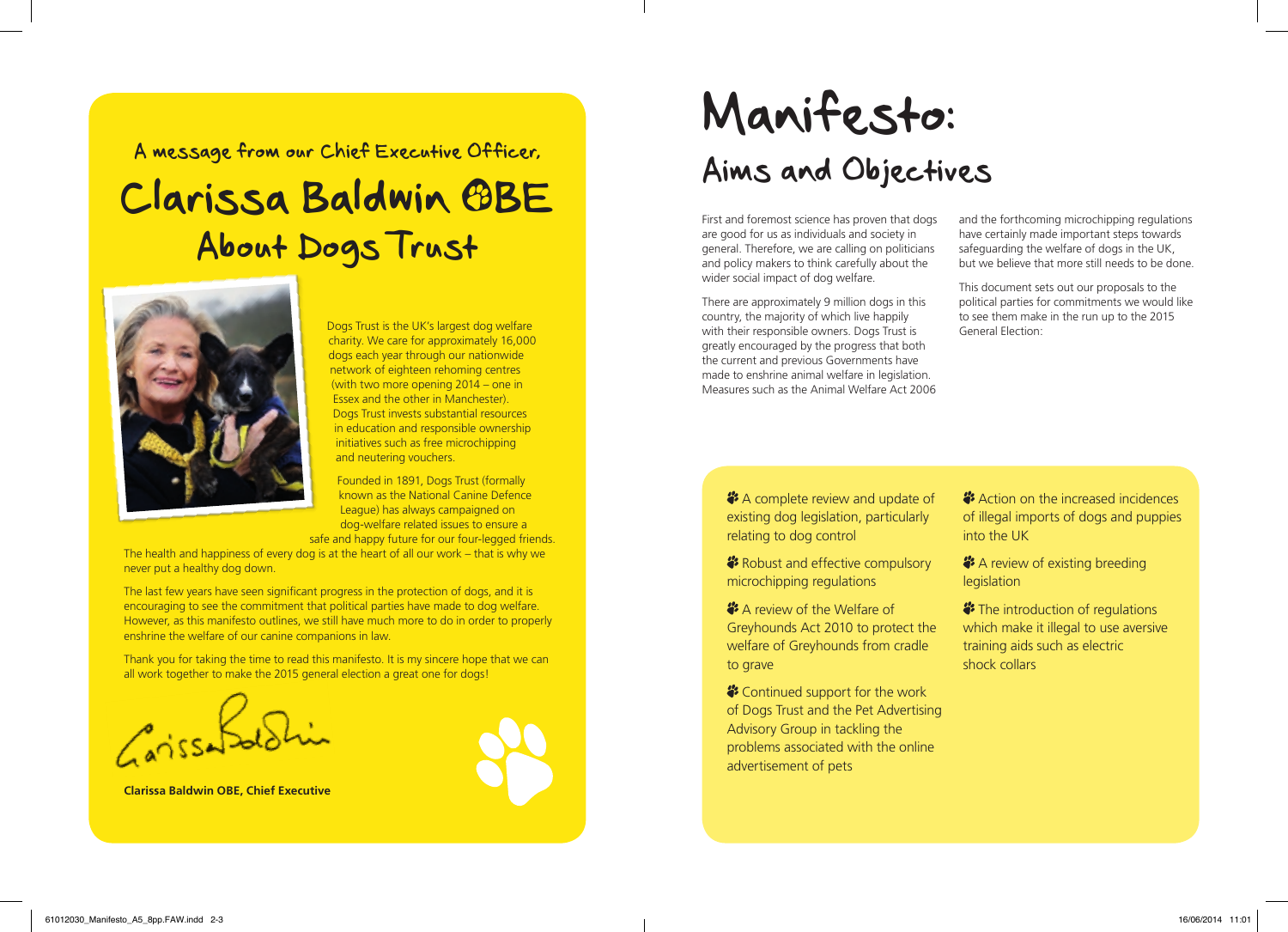### Review and Update of Existing Legislation

Dogs Trust believes that there is a need for a fundamental overhaul of dog legislation, especially in relation to irresponsible dog ownership; therefore we are disappointed that the current and previous governments have traditionally opted for a piecemeal approach. Instead both dog owners and enforcers will be left to contend with, at a minimum, 12 different pieces of legislation relating to dog control, excluding any local bylaws. Dogs, their owners, the public and enforcers deserve better.

### Breeding

Dogs Trust would like the Government to strengthen existing breeding legislation to afford greater protection to dogs and puppies, as the provisions under the existing Breeding and Sale of Dogs (Welfare) Act 1999 are not strong enough. It is evident that breeding licenses are issued too easily (or often not at all) and license requirements are too soft. What's more, we find that Local Authorities often provide unclear guidance to potential breeders on the requirements of a licence. Dogs Trust chairs a working group which has drafted improved guidance for Local Authorities on model conditions for the inspection of breeding establishments.

### We would like to see:

**<sup>2</sup>** A complete review of existing dog legislation

**<sup>2</sup>** Clear, targeted legislation to identify and deal with those owners who fail to take appropriate action to control their dogs

 $\bullet$  A robust new law bringing together the many existing disparate threads of dog control and welfare legislation

#### We would like to see:

 $\clubsuit$  A review and strengthening of the law surrounding dog breeding. Any such legislation should include measures governing breeding establishments, the welfare of dogs and puppies in these establishments, and the prevention of inappropriate breeding practices

 Robust and effective license requirements, including the need for breeders to devise socialisation and habituation plans for the puppies in their establishments

**<sup>2</sup>** Better enforcement – through more detailed Government legislation and guidance – of licensing requirements at a Local Authority level



### Compulsory Microchipping

Dogs Trust strongly welcomed the Government's decision to introduce compulsory microchipping for all dogs in England from 2016. Microchipping is proven to be the most effective way of ensuring lost dogs are returned to their owners and is, as such, a vital aspect of dog welfare and responsible ownership. Dogs Trust has set aside a substantial investment to ensure that every owner can have their dog chipped ahead of the legislation coming into force. Since our microchipping campaign began in the mid-nineties, we have chipped over 725,000 dogs in the UK.

The microchip number itself is meaningless. Owners need to register the microchip number as well as their details with an appropriate computerised database. It is essential that the databases are kept up to date with correct personal details. It is vital that any database is available 24 hours a day, and all databases are compatible and communicate with each other.

#### We would like to see:

**We** MPs working closely with us to promote the benefits of microchipping and the importance of keeping database details up to date to their dog owning constituents

**<sup>2</sup>** Robust and effective microchipping regulations from the Government

 $\bullet$  A commitment from the Government to enshrine the importance of registration and updating details in these regulations

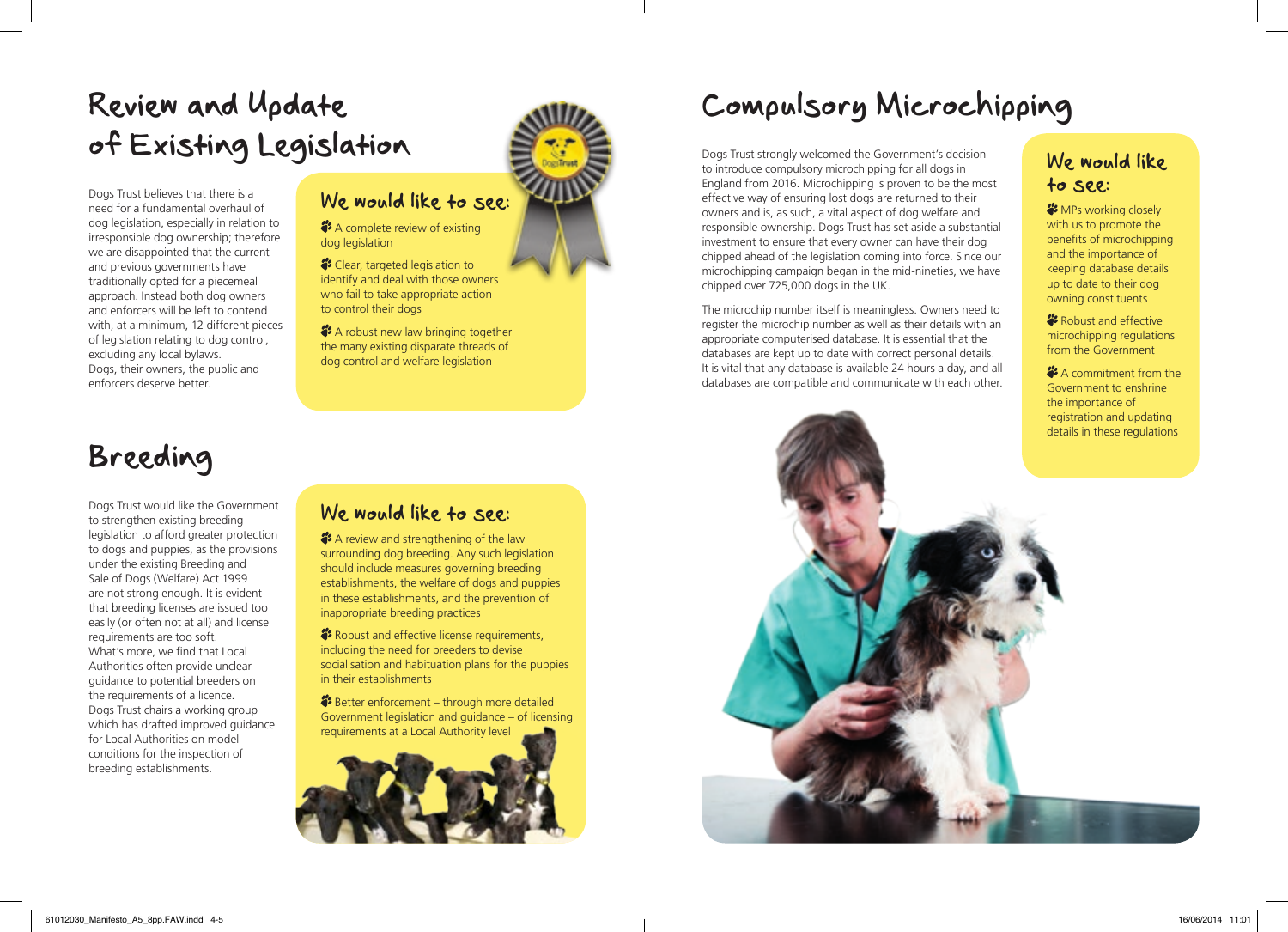Whilst Dogs Trust welcomed the existing Welfare of Racing Greyhound Regulations 2010, we do not believe that they go far enough to protect the welfare of greyhounds in the UK. We are particularly concerned by the lack of transparency from the industry in relation to figures on injury statistics and the number of dogs put to sleep (PTS) for both economic and welfare purposes – this is something we would like to see addressed immediately. We look forward to the proposed 2015 review of the regulations, during which we will lobby the Government for the protection of greyhounds from cradle to grave.

#### We would like to see:

<sup>2</sup> The introduction of statutory regulation across all tracks and the inspection of breeders' and trainers' kennels by an authorised, independent, and professionally trained inspector.

 $\bullet$  An industry commitment to developing a system that matches the number of dogs entering racing with the numbers that can be rehomed

<sup>2</sup> The collection of injury and PTS statistics in a prescribed format, and the subsequent use of data to improve standards

 Proposals for a central database to ensure that all greyhounds can be traced throughout the course of their whole lives

### Pet Travel Scheme

In January 2012, the Pet Travel Scheme (PETS) rules were changed to further harmonise travel across Europe. This resulted in a relaxation of the UK's quarantine controls. The changes meant that the previous requirement to carry out a blood test for rabies serology followed by a six-month wait before entry into the UK was no longer required. Since this change Dogs Trust has been concerned about the increased potential for infectious diseases, such as rabies, to enter the UK. The number of illegal entries (primarily puppies intended for sale either through pet shops or classified websites) that are entering the UK – either through inaccurately administrated vaccination or falsified paperwork – has increased since January 2012 and we maintain that it will only be a matter of time before we see an incidence of rabies in the UK.

#### We would like to see:

<sup>2</sup> A review of the current risk assessment which we believe no longer holds true

<sup>2</sup> A review of how the current enforcement of the legislation is carried out, particularly at the ports

 $\bullet$  A commitment from the Government to examine how the influx of puppies from rabies endemic Eastern European countries might be addressed

### Greyhounds The Online Advertising of Pets

Dogs Trust chairs the Pet Advertising Advisory Group (PAAG), which comprises a number of animal welfare organisations, specialists, and veterinary bodies and was created in 2001 to combat growing concern regarding the irresponsible advertising of pets for sale, rehoming, or exchange. PAAG has been engaging with website providers in the UK to help them distinguish the legitimate adverts from those that they should be wary of. We have developed a set of minimum standards, which have received endorsement from the Department for the Environment, Food, and Rural Affairs.

#### We would like to see:

**<sup>2</sup>** Continued support from Government in tackling the various problems surrounding the online advertisement and sale of pets and animals

A review of the Pet Animals Act 1951 to consider its effectiveness in the twenty-first century culture of online sales and impulse buys

### Electric Shock Collars and Other Aversive Training Aids

Dogs Trust wants to see a complete ban on the sale and use of electric shock training aids ('shock collars') for dogs. We are against the use of any negative training method or device and believe that their use is both irresponsible and ineffective. Shock collars are worn around a dog's neck and work by delivering an electric shock to the dog to 'correct' an undesirable behaviour. The shock delivered can be likened to the shock a human would feel if they touched an electric fence. However, the dog cannot simply 'step away' from the shock, which can be of varying lengths and intensities.

Every dog should be trained using kind, fair and reward-based methods. Under no circumstances do we condone the use of equipment or techniques that use punishment, pain or fear to train a dog.

#### We would like to see:

<del><sup>4</sup></del> A complete ban on the sale and use of electric shock training aids

<sup>2</sup> Government action to prohibit the sale and use of other aversive training aids

**REAL PROPERTY**